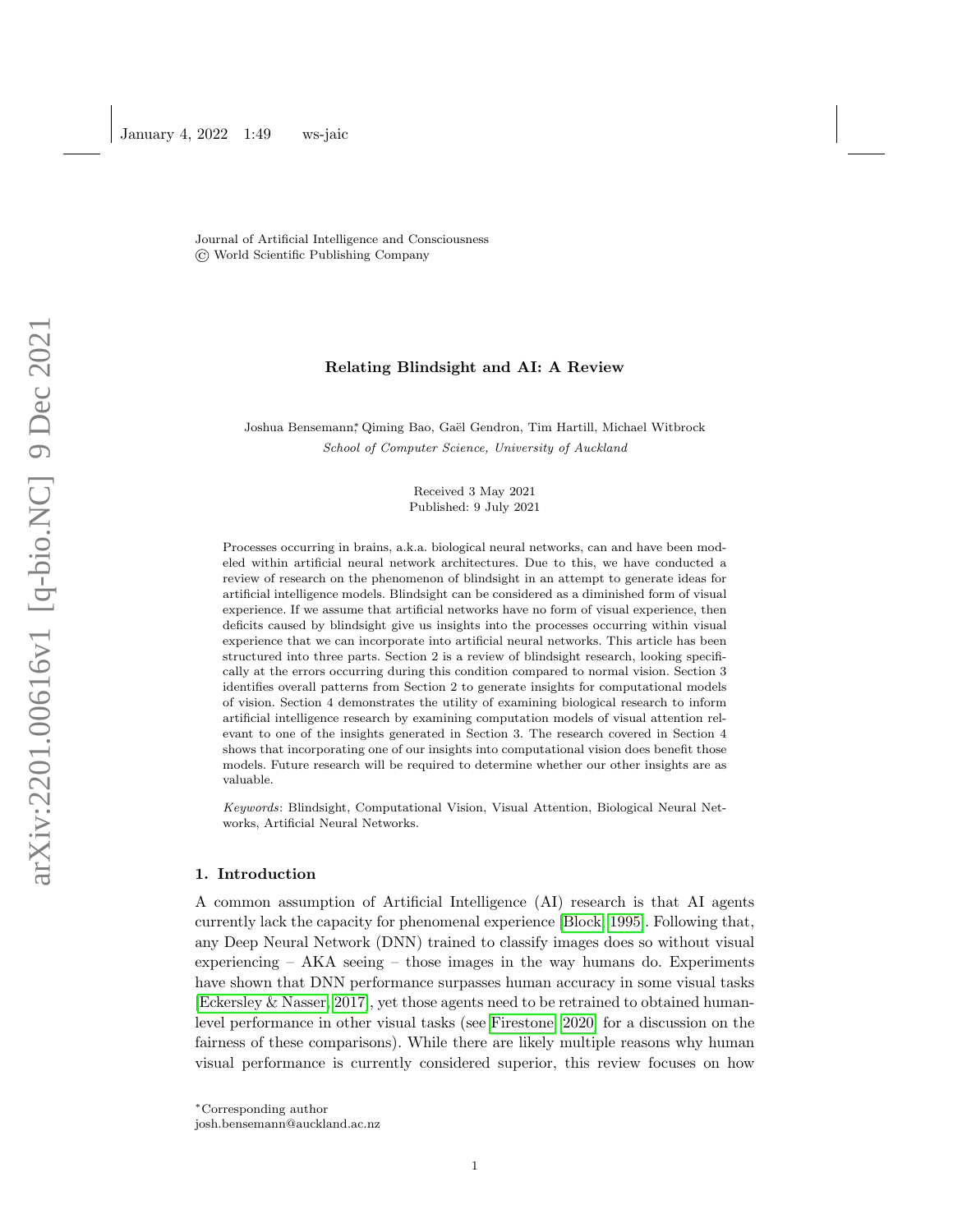visual experience impacts performance by examining those who have a reduced experiential capacity: blindsight patients.

### 1.1. Definitions and History

Visual experiences are part of phenomenal consciousness (P-Consciousness) which is related to yet separate from access consciousness (A-Consciousness) [\[Block, 1995\]](#page-11-0). Information in a state of A-Consciousness can be manipulated by the intelligent agent whose "mind" the information resides – thoughts. This state occurs when the information is available for higher-order thought and can be reasoned over and used to determine the agent's actions, such as movement and speech. The critical difference between A-Consciousness and P-Consciousness is that the former is manipulating information without any experience of the information, whereas the latter is the perception of that information. For example, both humans and neural networks can make judgments using images, but only humans will visually experience (i.e., see) those images. Blindsight is an interesting case where information that would typically enter P-Consciousness (i.e., be seen) fails to do so, yet that information is still available for A-conscious processing.

The phenomenon of blindsight was initially observed in monkeys who had parts of brain area V1 (the primary visual cortex) removed but otherwise possessed normal eyesight. These animals could still make some visual judgments, although their performance was impaired. Subsequent research has suggested that the primary cause of the ability to complete some visual task without V1 is due to multiple visual pathways within the brain; information would pass to subconscious areas of visual processing and allow the monkeys to complete specific tasks [Stoerig  $\&$ [Cowey, 1997\]](#page-14-0). The term blindsight was only used after similar observations were made in humans with damage to analogous areas of their brains.

<span id="page-1-0"></span>Since humans can self-report, researchers were able to determine that damage to V[1](#page-1-0) caused blind fields<sup>1</sup> - holes within their conscious vision [\[Weiskrantz, 1996\]](#page-14-1) . These blindsight patients are typically unable to have phenomenal experiences with any visual stimuli that enter these blind fields. However, there are some cases where specific manipulations to the stimuli can allow them to enter the patient's P-Consciousness. Researchers have found that some of these patients were still able to make simple visual judgments, despite being unaware that visual stimuli had been presented to them [\[Weiskrantz, 1996\]](#page-14-1). Such findings are more common if the brain injury occurs earlier in life than later  $[For *et al.*, 2020]$  $[For *et al.*, 2020]$  $[For *et al.*, 2020]$  $[For *et al.*, 2020]$ . These findings have driven many decades of research examining what happens during blindsight and visual processing when visual experience has been diminished. This article focuses only on research with humans to avoid assumptions about other animals' experiences. Those interested in animal results can find them in other reviewers of blindsight (e.g., [Payne](#page-13-1) et al. [\[1996\]](#page-13-1); [Stoerig & Cowey](#page-14-0) [\[1997\]](#page-14-0)).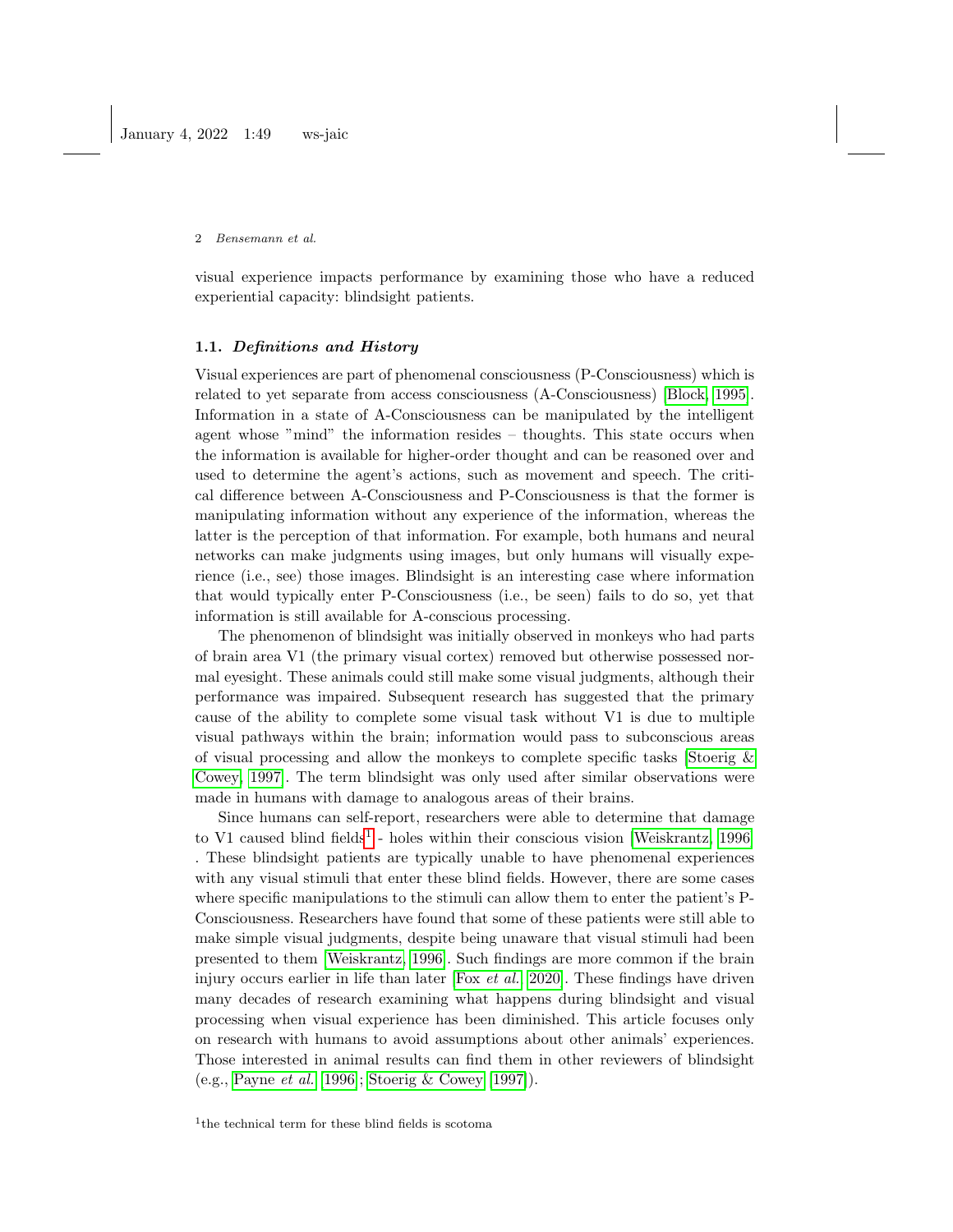### 2. Blindsight Research

# 2.1. Location Tasks

Early research with blindsight patients examined their accuracy at locating the source of visual stimuli [\[Braak](#page-12-2) et al., [1971;](#page-12-2) [Perenin & Jeannerod, 1978;](#page-13-2) [Persaud](#page-13-3) [et al.](#page-13-3), [2011;](#page-13-3) [Poppel](#page-13-4) et al., [1973;](#page-13-4) [Weiskrantz](#page-14-2) et al., [1974\]](#page-14-2). Such experiments typically used a horizontal array of lights where each light was tuned to project directly into the patient's blind field. Researchers would flash one light and then prompt the patient to locate its origin. The prompts, which were typically sounds, were required because the patient was unaware that the light had been presented. Experimenters found that patients' location accuracy was usually above chance levels, despite them being unaware of light.

The location task results also demonstrated that accuracy depended on which body part the patients used to locate the light. Some experiments required patients to move their eyes to the light's origin, and other experiments required patients to point their fingers at it. When locating by eye movements, the error margins were more considerable than when the patients were required to locate by pointing. Such results suggest that something about the different types of locating leads to noticeable differences in performance.

Experimental results also suggest interactions between accuracy and origin of a visual stimulus. Patients were most accurate at locating lights in the center of the array and became less accurate as the distance between the light and the center increased. Additionally, patients were more accurate when researchers increased either the flash duration or the projected stimuli' size [\[Perenin & Jeannerod, 1978\]](#page-13-2).

## 2.1.1. Motion Tasks

Research has also tasked blindsight patients with making judgments about moving stimuli. In these experiments, lights were projected to the blind field and moved to another location within the field [\[Barbur](#page-11-1) et al., [1980,](#page-11-1) [1993;](#page-11-2) [Blythe](#page-11-3) et al., [1986,](#page-11-3) [1987\]](#page-11-4). Patients were then prompted to make a binary choice – typically left/right or up/down – about the light's direction.

Results from motion tasks show a relationship between the distance of movement and the patients' accuracy [\[Barbur](#page-11-1) et al., [1980;](#page-11-1) [Blythe](#page-11-3) et al., [1986,](#page-11-3) [1987\]](#page-11-4). Patients became more accurate as the distance of movement increased. With that said, researchers kept the duration of the light's presentation constant, meaning that it is also true that accuracy increased as the velocity increased. It would be of interest to determine whether distance or velocity caused the increases, if not both. Additionally, experiments found that increasing the stimulus intensity (luminosity of the light) also increased the patients' accuracy [\[Barbur](#page-11-1) et al., [1980\]](#page-11-1).

Another interesting test was group motion. If several objects move in random directions but are weighted to move in one direction overall, humans can determine the group's overall movement. Researchers have observed that while blindsight pa-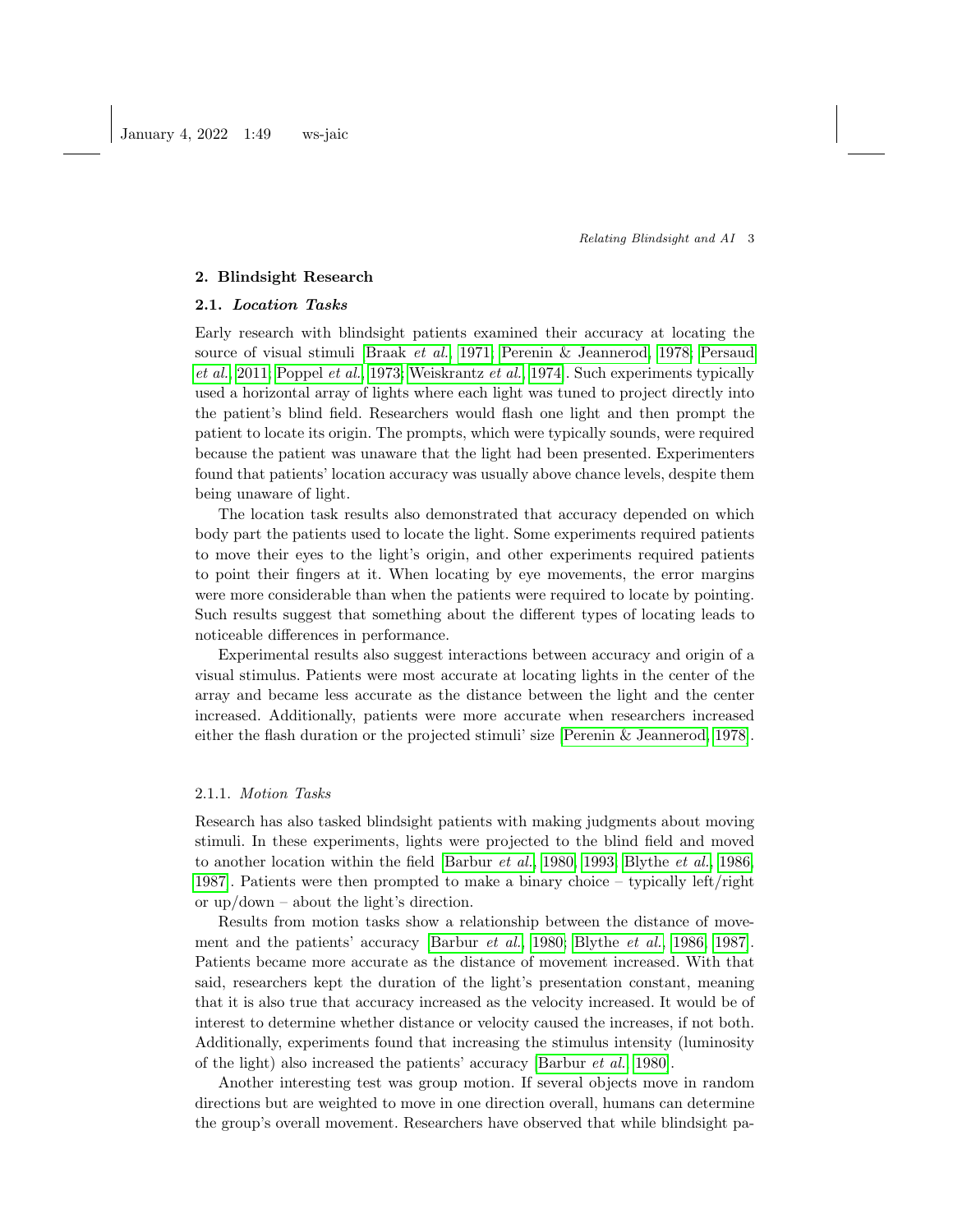tients can determine one stimulus's movement, they fail at group movement tasks [\[Azzopardi & Cowey, 2001\]](#page-11-5).

Motion tasks have also demonstrated the effect of blindsight on the critical fusion frequency. Motion, especially in animation, depends on the ability to perceive several successive images as fluid motion. This fusion happens when the frequency of these images exceeds a minimum threshold – the critical fusion frequency. Tests have shown that this threshold was lower for stimuli presented to the blind field [\[Barbur](#page-11-1) et al., [1980;](#page-11-1) [Blythe](#page-11-4) et al., [1987\]](#page-11-4). In other words, an image that appears to be flashing on and off to a patent's normal visual field may appear to be on continuously when presented to that patient's blind field.

### 2.2. Colour Discrimination Tasks

Some tests have shown that blindsight patients can also discriminate between colours, despite being unable to perceive those colours [\[Barbur](#page-11-1) et al., [1980;](#page-11-1) [Sto](#page-14-3)[erig, 1987;](#page-14-3) [Stoerig & Cowey, 1989,](#page-14-4) [1992;](#page-14-5) [Weiskrantz, 1996;](#page-14-1) [Weiskrantz](#page-14-2) et al., [1974\]](#page-14-2). Tests for color detection within blind fields have shown that discrimination curves are similar to those within normal visual fields. However, the general sensitivity of the blind fields is lower [\[Barbur](#page-11-1) et al., [1980;](#page-11-1) [Stoerig & Cowey, 1989\]](#page-14-4). Lights with greater luminosity are required for the color to be detected.

### 2.3. Object Discrimination Tasks

Researchers have also shown that blindsight patients can discriminate between objects, with these discriminations ranging in difficulty. Tests have included making judgments about line orientations and discriminating between two shapes. Researchers have obtained mixed results; patients who perform accurately in one task can fail at others [\[Barbur](#page-11-1) et al., [1980\]](#page-11-1). Several line orientation tests have been done with blindsight patients. These procedures typically chose an orientation  $-$  for example, horizontal – and then present a line to the patient's blind field. Researchers then prompt the patient to determine whether that line was the same as the chosen orientation. Results show that while patients can perform this task, accuracy using the blind field is lower than of normal vision [\[Barbur](#page-11-1) et al., [1980;](#page-11-1) [Weiskrantz, 1987;](#page-14-6) [Weiskrantz](#page-14-2) et al., [1974\]](#page-14-2).

More complicated tasks have had patients make judgments about object features. For example, one famous blindsight patient, DB, was required to identify X from O and was able to do so accurately [\[Weiskrantz, 1987;](#page-14-6) [Weiskrantz](#page-14-2) et al., [1974\]](#page-14-2). However, DB's accuracy at these tasks depended on the discrimination he was required to do. When asked to discriminate between triangles with straight edges versus those with curved, accuracy depended on how curved those lines were. Other tests included making square/rectangle judgments. DB's performance was relatively low in these tasks, although he was more became more accurate as the difference between long and short sides grew.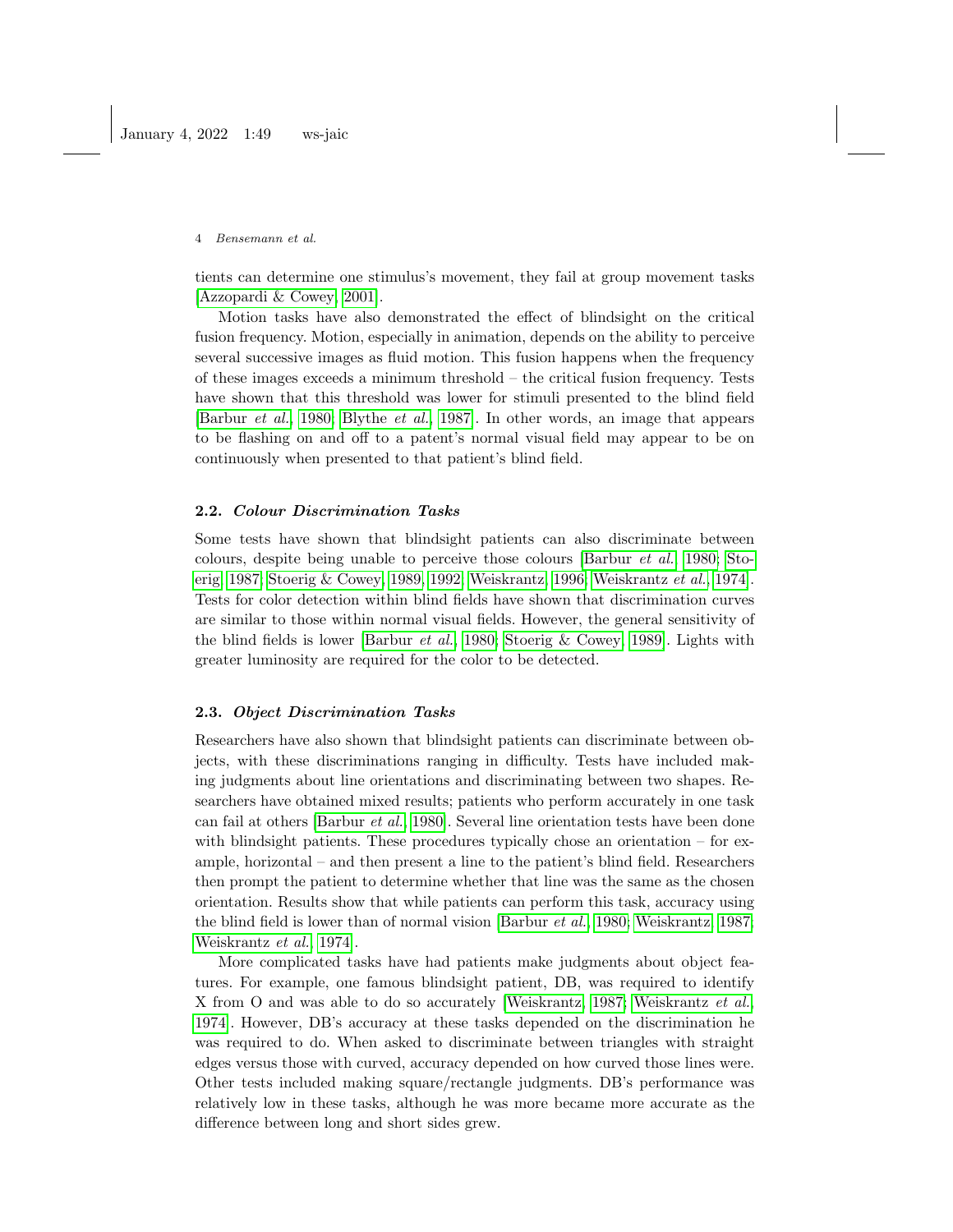Researchers have also tested object discrimination and orientation simultaneously. Although patients could identify an equilateral triangle, they failed at determining whether it was pointing upwards or downwards [\[Kentridge, 2015\]](#page-13-5).

#### 2.4. Affective Blindsight

Researchers have also discovered that blindsight patients can make emotive judgments about stimuli presented to their blind field. This phenomenon, called affective blindsight, can also trigger responses from the emotional centers of the brain [\[Burra](#page-12-3) [et al.](#page-12-3), [2019;](#page-12-3) [Celeghin](#page-12-4) et al., [2015\]](#page-12-4) due to alternative visual pathways (see [Gerbella](#page-13-6) [et al.](#page-13-6) [\[2019\]](#page-13-6)). Tests of affective Blindsight often involve identifying facial expressions; therefore, these tests are a type of object discrimination.

It appears accuracy in affective blindsight depends on the type of stimulus that is processed. When researchers examined the effects of spatial frequency within an image, they found that low-frequency images lead to higher accuracy (defined by the level of activity in the amygdala) than high-frequency images [\[Burra](#page-12-3)  $et al.,$ [2019\]](#page-12-3).

Findings from affective blindsight studies also indicate a limit to what judgments patients can make from images of faces. For example, patients can judge simple emotions accurately, but not complex emotions such as arrogance or guilt [\[Celeghin](#page-12-5) [et al.](#page-12-5), [2017\]](#page-12-5).

### 2.5. Other Tasks and Results

Having described many limitations of blindsight, we now turn to performance benefits. For example, when a famous patient, GY, performed a location task, researchers noted that although he had high accuracy with both blind fields and normal fields, GY's reaction times were faster during trials that presented stimuli to the blind field [\[Persaud](#page-13-3) et al., [2011\]](#page-13-3). Being unaware of the stimuli lead to faster decisions that were also accurate.

Other benefits of blindsight include resistance to illusions. When reaching for an object, people typically shape their hand to an appropriate size for grabbing the desired object. This size adjustment occurs while their arm is still extending, i.e., before the hand gets to the object's location. Importantly, this adjustment is controlled by the object's perceived size; illusions that make the object appear larger or smaller cause people to adjust their hand to the incorrect size. When this test is performed blindsight patients, the hand adjustment is related to the actual size instead of the object's illusionary size (see [Danckert & Rossetti](#page-12-6) [\[2005\]](#page-12-6)).

## 3. Insights from Blindsight Research

The purpose of this review was to identify how blindsight patients, who have diminished visual experience, perform visual tasks compared to those with normal vision. By doing so, we hoped to identify how differences between human and AI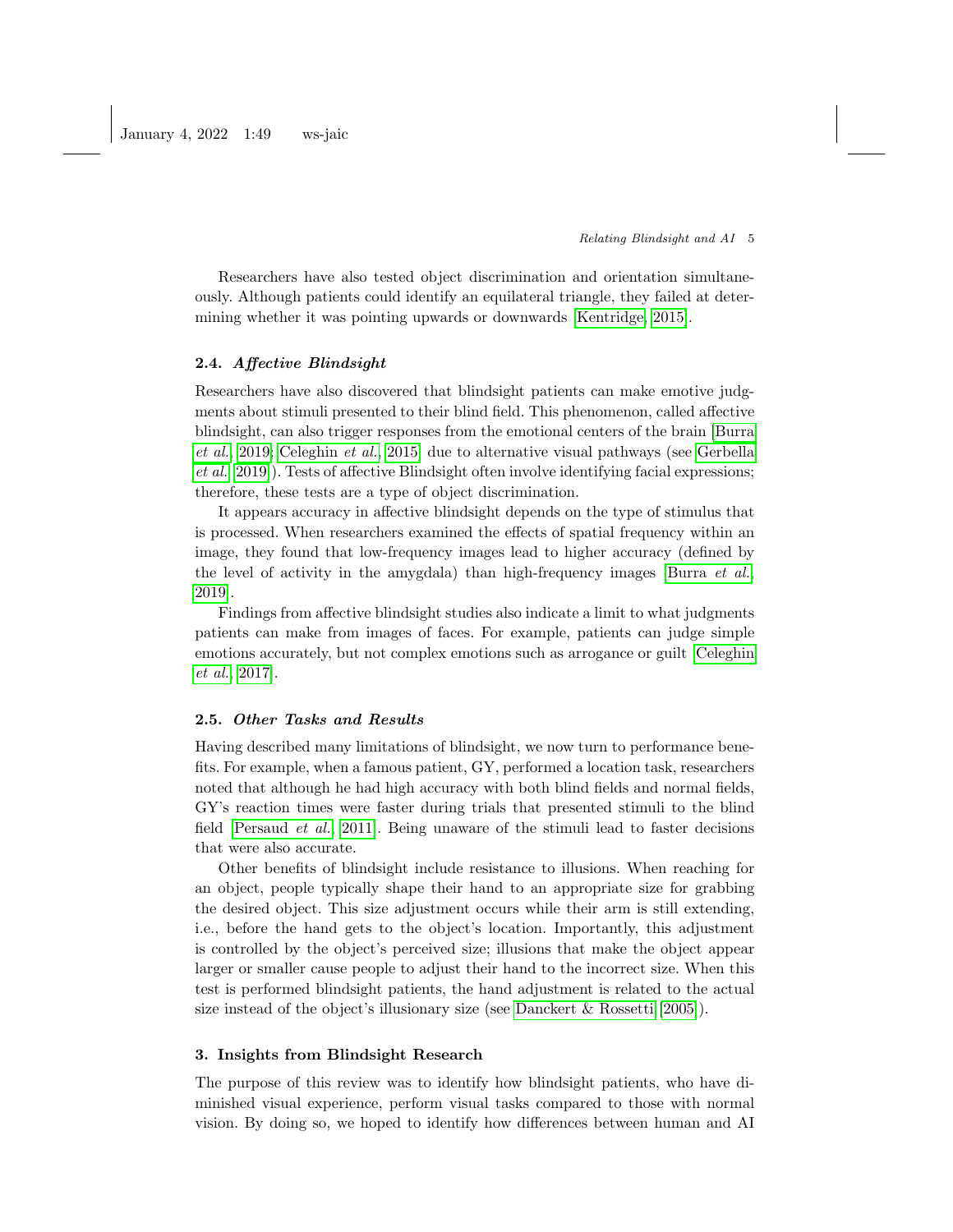performance in visual tasks can be partially attributed to the function of visual experience.

The clear difference between visual performance in blindsight and normal vision is that those with normal vision make more accurate judgments than blindsight patients. Except for tasks involving illusions [\[Danckert & Rossetti, 2005\]](#page-12-6), those with normal vision demonstrate superior performance in all areas. The research we have reviewed suggests that the lack of visual experience is correlated with impacts on performance. Of more interest to us is how and why these impacts affect accuracy.

Based on empirical results, some have suggested that blindsight patients' vision lacks the fine details present in normal vision that help us define the boundaries of an object [\[Weiskrantz](#page-14-2) et al., [1974\]](#page-14-2). Being unable to determine when one object begins and ends makes it difficult to pinpoint its exact location, leading to increased error margins in location tasks. It also explains why patients perform poorly in tasks that used high-spatial-frequency stimuli [\[Burra](#page-12-3) et al., [2019\]](#page-12-3). Having more details present in a facial image makes it harder to separate various components from each other and makes it harder to identify the facial expression. Similarly, being unable to determine the borders of a line would make it more challenging to identify the line properties such as orientation, curvature, and relative length, potentially explaining DB's performance in specific object discrimination tasks [\[Weiskrantz, 1987\]](#page-14-6).

Related findings suggest that blindsight patients have an impairment in the physical detection of stimuli. Evidence for this is the replicated finding that increases in stimulus intensity or stimulus duration lead to increases in task accuracy. Both intensity and duration also increase accuracy in normal vision; however, the relative values required to achieve accurate performance in normal vision are much lower than those required for those with blindsight [\[Barbur](#page-11-1) et al., [1980;](#page-11-1) [Blythe](#page-11-4) et al., [1987\]](#page-11-4). Additionally, some patients can become aware of – but not necessarily identify – the stimulus if researchers increase that stimulus's intensity or duration beyond a threshold.

Alternatively, it may be more accurate to describe the above issues with stimulus selection rather than physical detection. Findings have shown that patients become aware of moving stimuli at lower luminosity values than stationary stimuli. Additionally, the luminosity required for detection decreases as the velocity increased. If blindsight is purely an impairment of detection, then the stimuli' velocity should be unrelated to whether the patient can see it. On the other hand, stimulus selection implies that something about the stimulus causes the visual system to attend to it and select it for further processing. This idea is also supported by results from neuroscience research showing that motion, luminosity, and duration affect the probability that a stimulus is attended [\[Carrasco, 2011\]](#page-12-7). With all that said, both physical detection and stimulus selection are not mutually exclusive concepts; blindsight patients could have impairments in both.

Stimulus selection via visual attention is likely critical for explaining the performance gap between blindsight and normal vision. Attention is a core component in the Global Workspace Theory (GWT) [\[Baars, 1988\]](#page-11-6). GWT explains conscious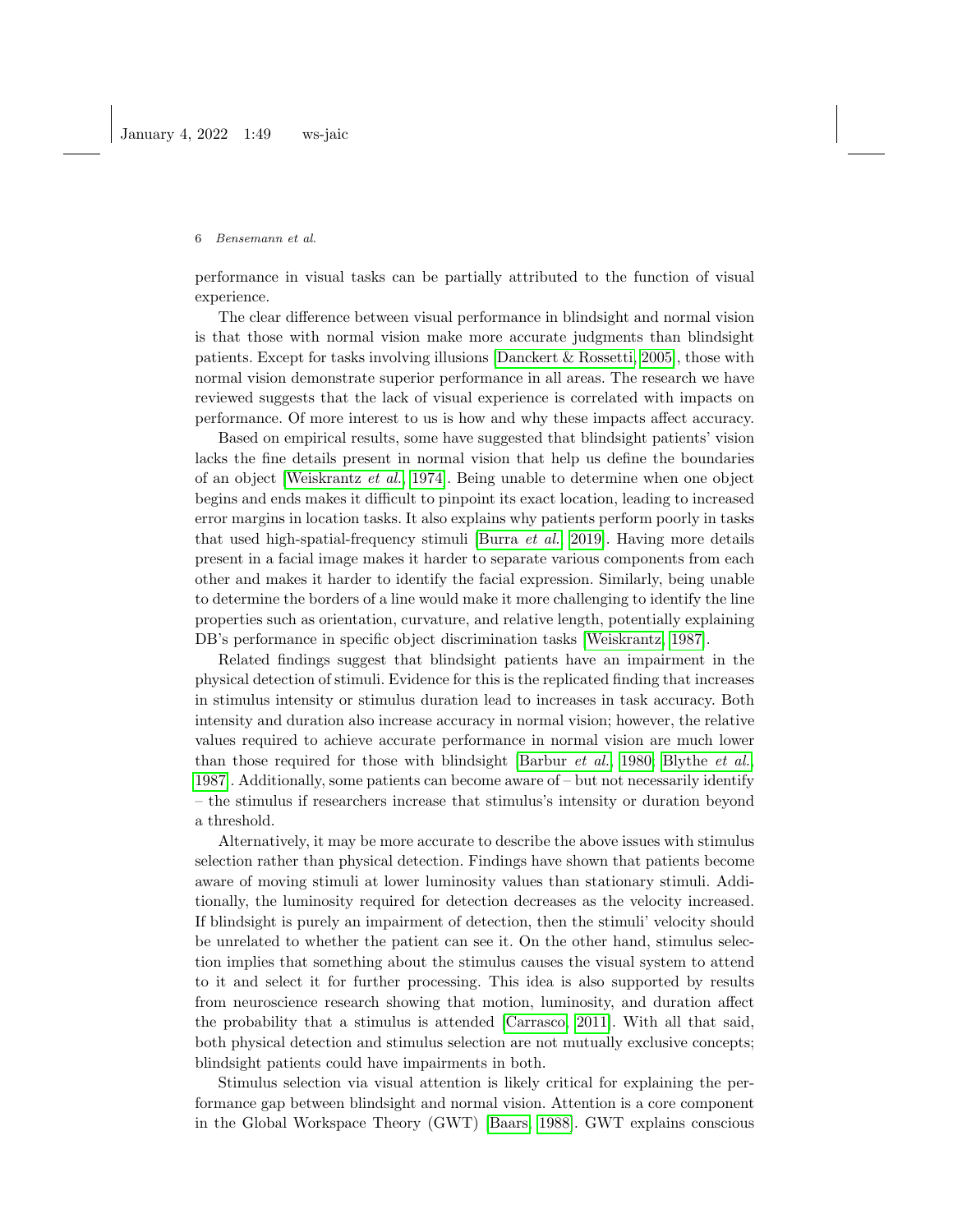decision-making due to information entering a central workspace that broadcasts and receives information from multiple subconscious areas of the brain. A stimulus has to be attended to and selected for it to enter the global workspace. Once within the workspace, the stimulus is available for additional processing, increasing the accuracy of any judgments made about it. Impairments to stimulus selection imply that certain information is prevented from entering the workspace and, therefore, degrading performance in tasks involving that stimulus.

Inhibiting access to the global workspace also potentially explains failure at specific tasks and some of the few benefits of blindsight. Findings of patients failing at tasks such as identifying a triangle's orientation, detecting a group's overall motion, and determining complex emotions suggest that additional processing stages are missing in blindsight. Knowing the orientation of a triangle requires knowledge of which direction is up, determining overall movement requires the summation of individual movement, and determining emotions such as guilt requires knowledge of human social concepts. These tasks require the integration of information from multiple cognitive processes that are absent without the sharing of information; therefore, without first selecting the stimulus, these tasks become difficult, if possible at all. With that said, it does require time to share information; removing this restraint could lead to the increased reaction times observed in GY's performance [\[Persaud](#page-13-3) et al., [2011\]](#page-13-3).

Human brains have the advantage of starting with pre-learned information encoded into them via DNA, whereas most AI models are trained from scratch [\[Zador,](#page-15-0) [2019\]](#page-15-0). While these genetic factors constrain the types of learning that the human can ultimately do, it also allows them to avoid learning foundational information that makes complex cognition possible. One such pre-learned function is visual attention [\[Colombo, 2001\]](#page-12-8); humans already know what to attend to before they have to learn what they are attending during visual tasks. In contrast, visual attention mechanisms in AI models are typically learned while learning a primary task; the model determines what is worth attending based on what provides the most accurate method for determining the answer. While simultaneously training the attention mechanism and the primary decision-making process end-to-end does work, it can also lead to models making judgments based on attending the wrong thing (see [Ribeiro](#page-14-7) et al. [\[2016\]](#page-14-7)). However, AI vision models can benefit by pre-training to select and extract basic yet generally important visual information; this is related to the concept of training a brain set (see [Richards](#page-14-8) et al. [\[2019\]](#page-14-8)). Of course, a claim of literal equivalence would require some definition of generally important, which may differ from what was important during the evolution of biological visual attention.

The actual difference between human and AI performance may be due to what happens to the information after it is selected or discarded. Following GWT, information selected via attention becomes available for additional processing. In DNNs, this additional processing occurs due to forward propagation to later levels in the network. In humans, this additional processing occurs due to broadcasting information back and forth from other specialized areas of the brain. In terms of AI models,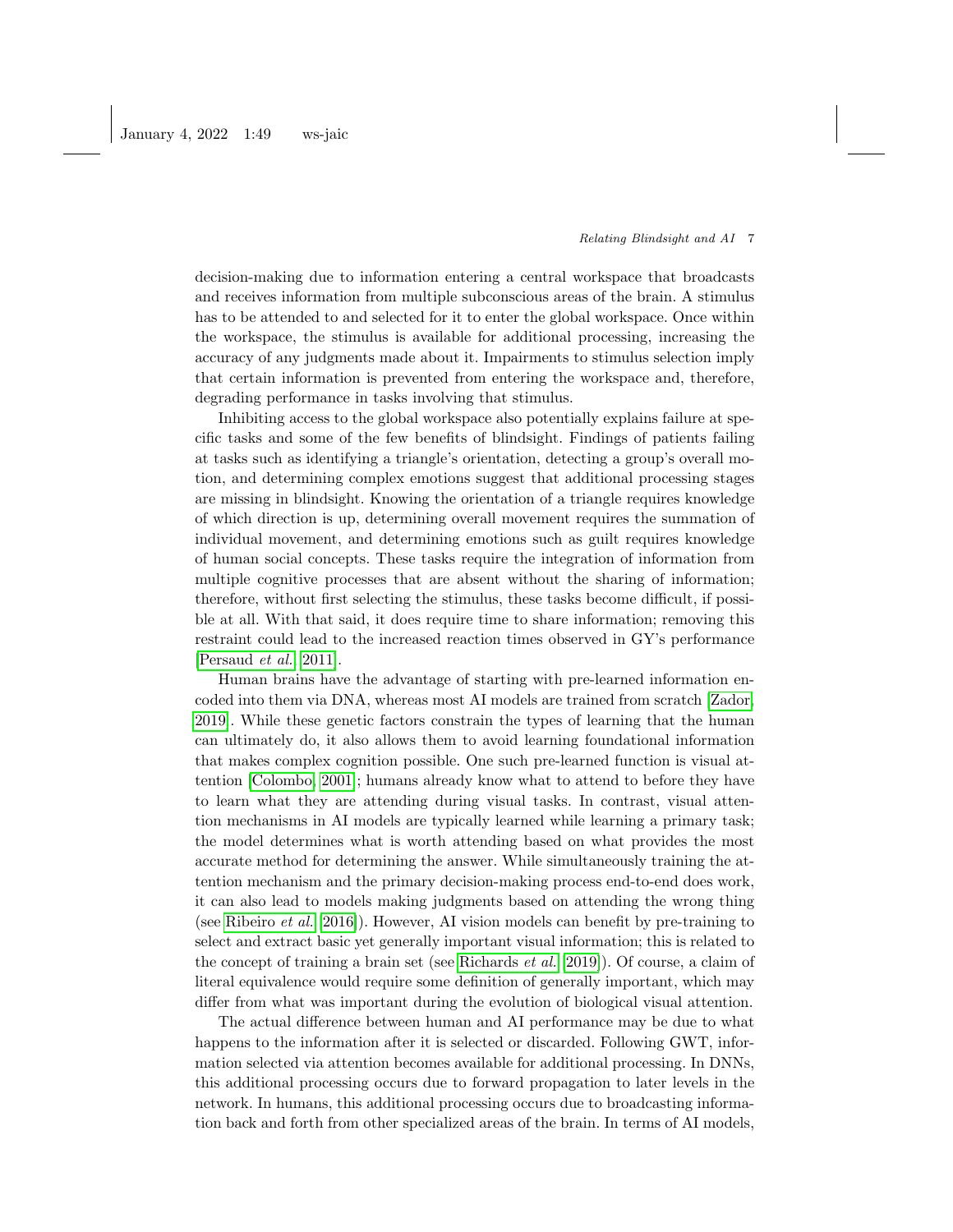this would be like training a multi-task model [\[Caruana, 1997\]](#page-12-9) and then having all of the separate tasks share their results – and possibly making additional judgments based on the shared results – before making a final decision. The main difference between what we suggest here and what has been done previously is that the model's other tasks may be seemingly unrelated to its primary task. The relevance of each task would emerge during the training of the final model.

## 4. Relevant AI Models

This review's central message is that superior human performance in visual tasks or AI systems is, in part, due to the experience of visual information. For this experience to occur, visual stimuli need to be selected during processing in the primary visual area via an attention process. Being attended does not guarantee that those stimuli are experienced, but experience does not occur unless those stimuli are attended. Due to the critical nature of attention within an experience, the final section examines attention mechanisms within deep learning research.

There have been attempts to create DNNs with visual attention mechanisms (see [Borji & Itti](#page-12-10) [\[2013\]](#page-12-10) for review). Here we have described some relevant research to show how effective this approach to computer vision has been. Perhaps future research will demonstrate that our other ideas help improve the current state of computer vision.

### 4.1. Deep Neural Network Attention Mechanisms

In this section, we have briefly introduced representative work involving visual attention mechanisms in DNNs. We can divide mainstream models using visual attention mechanisms into the three branches shown in Figure [1.](#page-8-0) The first branch contains the two variants of attention mechanisms, hard and soft  $[Xu \text{ et } al., 2015]$  $[Xu \text{ et } al., 2015]$ , where hard attention uses local calculation, and soft attention uses global calculation. In other words, hard attention methods focus on a small area of the visual field, and soft attention methods use the entire field. Soft attention is the more popular of the two methods, primarily because it is easier to train soft attention DNNs via backpropagation.

The second branch describes two attention methods, top-down and bottom-up. Two models that represent these methods are RNN/LSTM+Attention [\[Anderson](#page-11-7) [et al.](#page-11-7), [2018\]](#page-11-7), and CNN+Attention [Xu [et al.](#page-14-9), [2015\]](#page-14-9), respectively. The convolutional neural network (CNN), a revolutionary model also inspired by the human visual system, has an advantage in the image-level information extraction ability. CNNs can first extract the feature representation of the image, combine it with attention, and apply it to the Image Captioning Generation task. Similarly, RNN/LSTM can achieve good results on time-serialized data.

The third branch is the Transformer-based models that have achieved stateof-the-art (SOTA) performance in many Natural Language Process (NLP) tasks in the past two years, such as machine translation, question answering, reading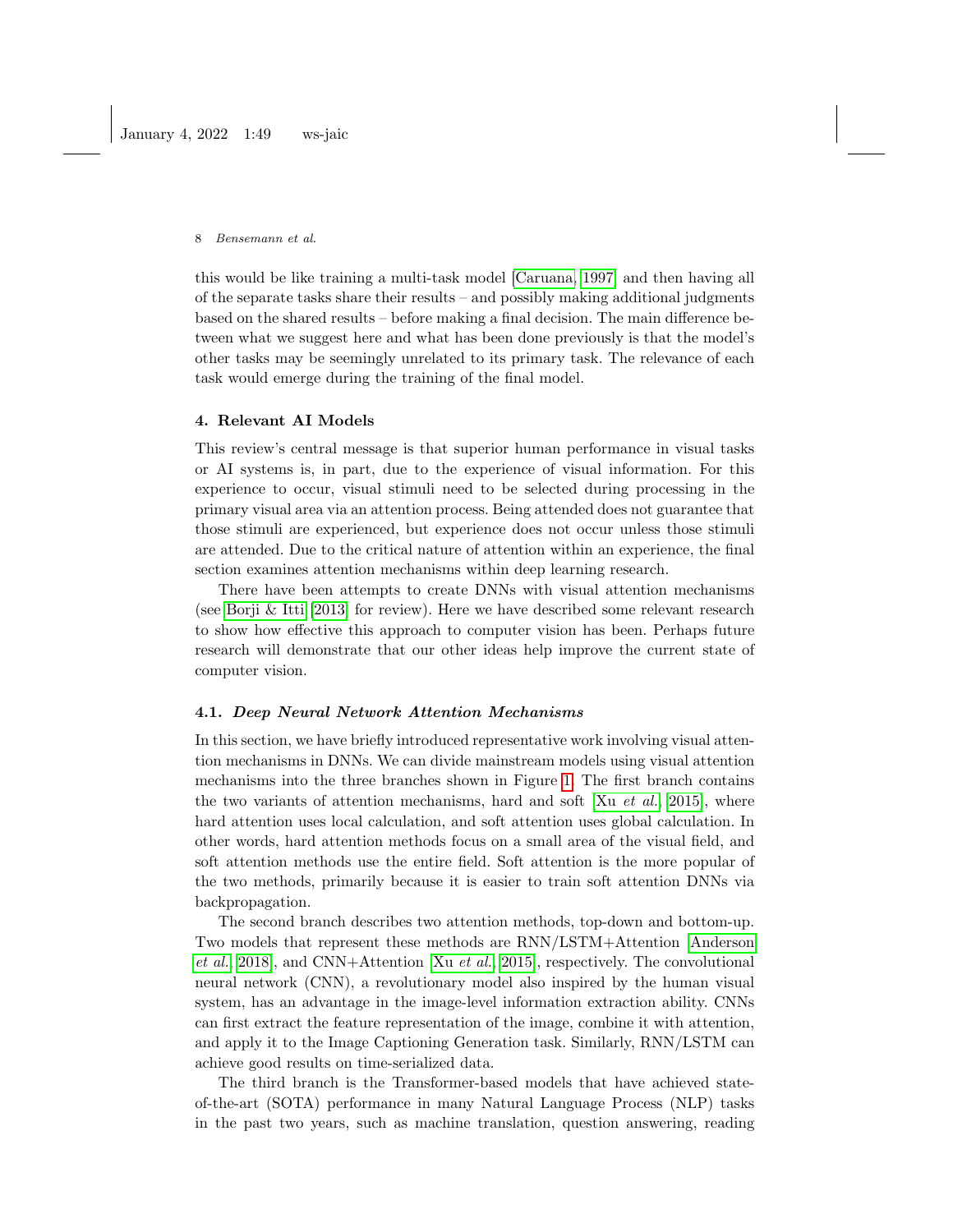

<span id="page-8-0"></span>Fig. 1. A structure diagram of visual attention research.

comprehension, and several others. The major component of transformers is the unit of multi-head self-attention mechanism [\[Vaswani](#page-14-10) et al., [2017\]](#page-14-10). In the transformers encoder, the input is as a set of key-value pairs,  $(K, V)$ . The dimensions of key and value are input sequence length, and both of them are the encoder hidden states. In the decoder, the previous output is represented as a query  $(Q$  of dimension m), and the following output is produced by mapping this query and the set of keys and values.

$$
Attention(\mathbf{Q}, \mathbf{K}, \mathbf{V}) = softmax\left(\frac{\mathbf{Q}\mathbf{K}^{\top}}{\sqrt{n}}\right)\mathbf{V}
$$
\n(4.1)

The multi-head self-attention mechanism runs through the scaled dot-product attention multiple times in parallel. The independent attention outputs are concatenated and transformed into the dimensions of the target linearly.

$$
\text{MultiHead}(\mathbf{Q}, \mathbf{K}, \mathbf{V}) = [\text{ head }_1; \dots; \text{ head }_h] \mathbf{W}^O
$$
\n
$$
\text{where head }_i = \text{Attention } (\mathbf{Q} \mathbf{W}_i^Q, \mathbf{K} \mathbf{W}_i^K, \mathbf{V} \mathbf{W}_i^V)
$$
\n
$$
(4.2)
$$

where  $W_i^Q$ ,  $W_i^K$ ,  $W_i^V$ , and  $W^O$  are parameter matrices to be learned.

There have been several attempts to apply transformer-based models to computer vision, including image classification, object detection, and visual question answering tasks, with great success [\[Ramachandran](#page-14-11) et al., [2019;](#page-14-11) [Dosovitskiy](#page-12-11) et al., [2020\]](#page-12-11). Such research has proved that the model relying only on Multi-head Self-Attention can have as good or better image feature extraction capabilities as typical CNN-based models.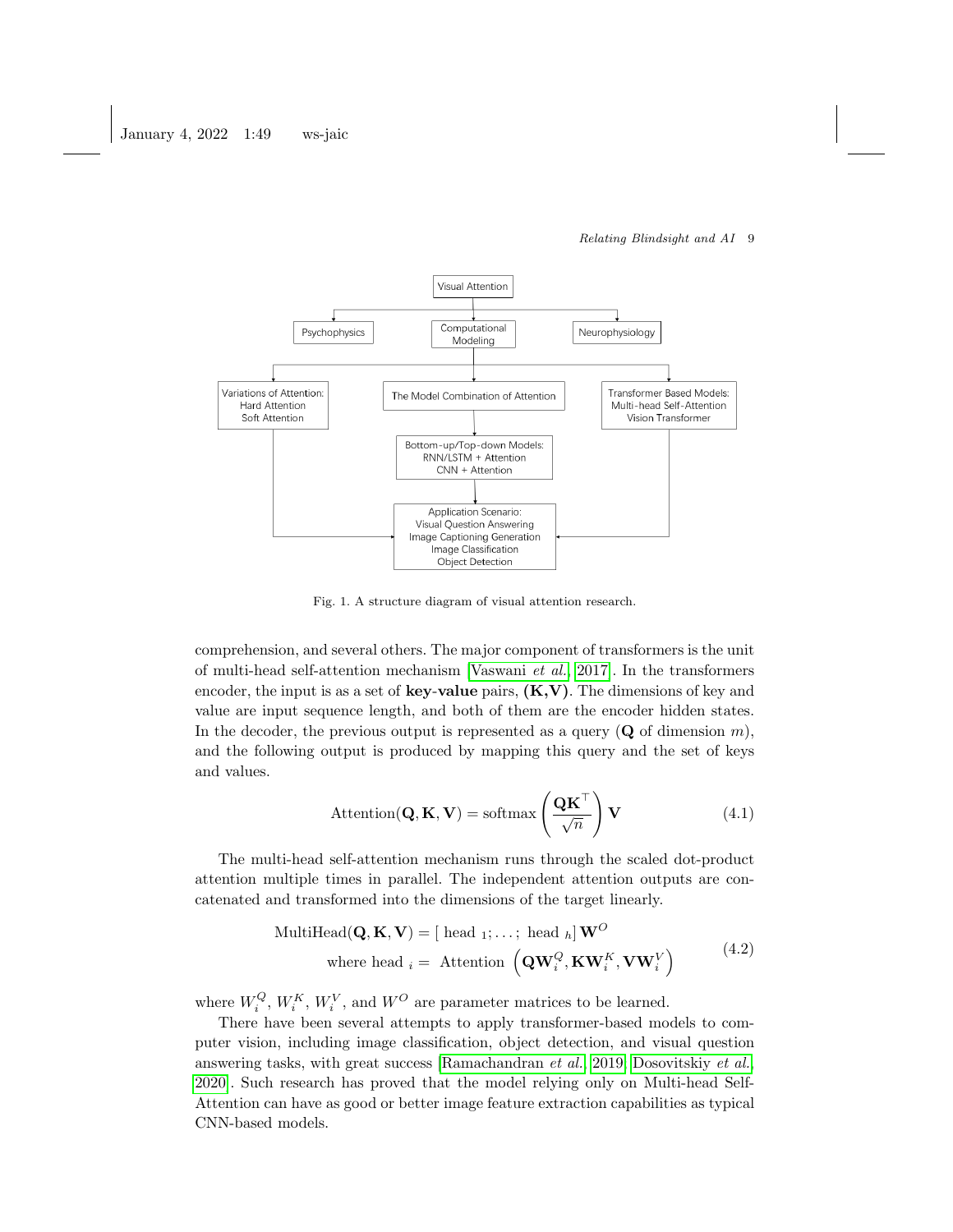#### 4.2. Graph Neural Network Attention Mechanisms

A graph neural network is a class of DNNs where inputs take the form of graphs. These networks exploit the natural structure of these graphs to improve their performance over typical DNNs. Attention mechanisms have been used in conjunction with graph structures to improve visual models.

Understanding visual cues require an attention mechanism for focusing on the relevant visible elements of an image and the ability to interpret those elements in the context of the overall scene. A Scene Graph is a graph constructed from an input image that becomes a structured representation of that image. It represents the main objects visible on the image as nodes and their pairwise relationships with each other as edges. Its generation requires extracting not only features from the image but also relations. This problem involves visual attention for extracting the features and reasoning for establishing the corresponding relationships, thus understanding the image. Scene Graphs were first handcrafted and used for image retrieval [\[Johnson](#page-13-7) et al., [2015\]](#page-13-7) but its many following works focused on generating Scene Graphs [Xu [et al.](#page-14-12), [2017;](#page-14-12) Li [et al.](#page-13-8), [2018;](#page-13-8) [Yang](#page-15-1) et al., [2018;](#page-15-1) [Zellers](#page-15-2) et al., [2018\]](#page-15-2). The critical idea shared by these works is the propagation of contextual information among the graphs' nodes. The use of Scene Graph allows for enhancing the detected features with high-level information.

An application of Scene Graphs is for eXplanable Question Answering (XQA), and more particularly, Visual Question Answering (VQA). Humans can quickly process visual information for answering questions and retrospectively explain how they came to a conclusion. While Neural Networks are getting good at visual question answering, they are black-box systems that cannot explain how they answer a question. On the other hand, Scene Graphs offer the opportunity to return insights into how the system answered the question. [\[Ghosh](#page-13-9)  $et al., 2019$ ] combine attention maps and Scene Graphs to produce explanations for QA.

Other propositions have been made for combining attention maps with graphs. The Factor Graph Attention model [\[Schwartz](#page-14-13) et al., [2019\]](#page-14-13) adds textual information to the image; it combines image attention (attention map on an image) with a dialogue history and a question by a user about the image (how many people in the image? etcetera) in order to generate an answer to the question. The model is based on graph attention mechanisms, exchanging information between various sources, and focusing on multiple attention points. It is used in visual dialogue, a cognitive task created to give additional context for a task to imitate human-like decisions.

Structured Attention Graphs (SAGs) [\[Shitole](#page-14-14) et al., [2020\]](#page-14-14) combines several attention maps to improve image classification. Each attention map focuses on a single region of the image and is combined with the others, becoming a node in a graph structure.

Co-saliency detection is another important visual task for a better understanding group of images or videos. It consists of detecting the common and distinct characteristics of images in a set. [\[Zhang](#page-15-3) et al., [2020\]](#page-15-3) combines graph convolutional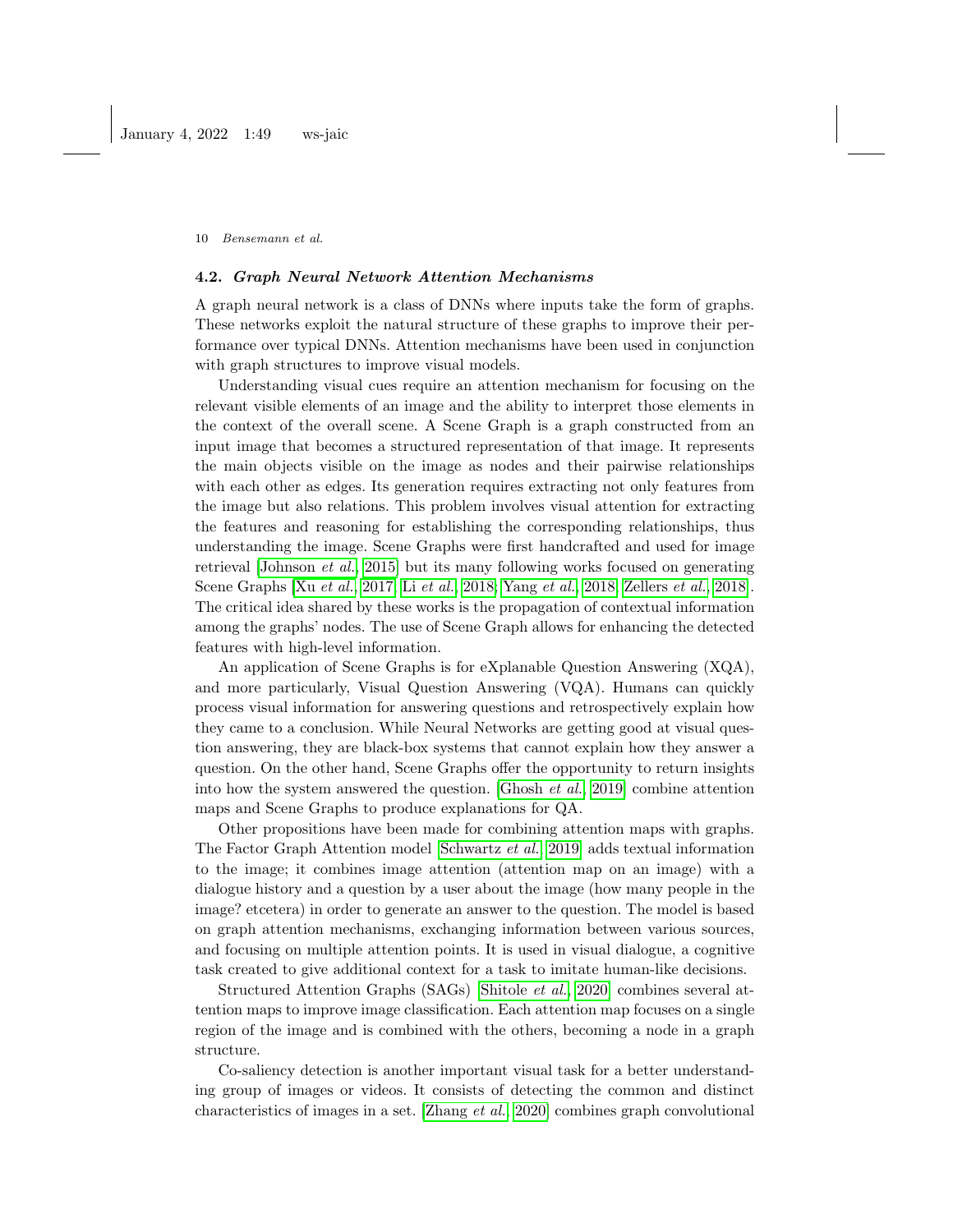networks and attention graph clustering for extracting common and salient visual cues and discriminating the objects in the foreground from the background.

## 4.3. Human Saliency Attention Mechanisms

One final approach we will discuss is the use of saliency maps with neural networks. A saliency map is a representation of how human eyes shift their fixations across an image. Areas of the map are color-coded to represent the amount of time the eye spends in each image's location. As there is a direct link between attention and eye fixation, we can use saliency maps to determine which parts of an image draw the most attention by humans.

A large body of work has been directed at producing computational models that generate human saliency maps given an input of a particular image (for example [Li & Yu](#page-13-10) [\[2016\]](#page-13-10); [Ghariba](#page-13-11) et al. [\[2020\]](#page-13-11); [Huang](#page-13-12) et al. [\[2015\]](#page-13-12); [Harel](#page-13-13) et al. [\[2007\]](#page-13-13); [Tavakoli](#page-14-15) et al. [\[2017\]](#page-14-15)). An approach for generating a visual saliency model based on Markov Chains [\[Harel](#page-13-13) *et al.*, [2007\]](#page-13-13) represents the image as a fully connected graph. Each pixel is a node of the graph, connected by an edge to its adjacent pixels. Attention weights are assigned to each node by running a Markov process on the graph. This achieves success in predicting human fixations points without requiring annotated data. Recent approaches [\[Li & Yu, 2016;](#page-13-10) [Ghariba](#page-13-11) et al., [2020;](#page-13-11) [Huang](#page-13-12) [et al.](#page-13-12), [2015;](#page-13-12) [Tavakoli](#page-14-15) et al., [2017\]](#page-14-15) use convolutional neural networks in various configurations with training inputs being representative images and training labels being actual human saliency maps for these images that have been calculated by recording human eye fixation. Predicted saliency maps are typically represented as a matrix representing the field of vision, with elements being weights whose magnitude indicates the relative degree of attention a human might apply to that part of the image, or alternatively, the probability that a human might attend to that part.

Flores et al [\[Flores](#page-12-12) et al., [2019\]](#page-12-12) utilise such models (mainly [Tavakoli](#page-14-15) et al. [\[2017\]](#page-14-15) and [Huang](#page-13-12) et al. [\[2015\]](#page-13-12)) to demonstrate improvement in object classification tasks. They use the models as pre-learned saliency map generators to create saliency maps for the images in their training set and then pair the resulting maps and images as dual input into a convolutional model that fuses the two inputs before running through further convolutional layers prior to classification. The saliency map generator plays a role conceptually similar to what genetically encoded information for attention in humans may play.

In a further series of experiments [\[Figueroa-Flores](#page-12-13) *et al.*, [2020\]](#page-12-13), it is demonstrated that such a pre-learned saliency model can be developed without specifically training to mimic human saliency. The maps subsequently generated enable almost as good performance on object classification tasks as the previously used human-imitating generators, indicating it is the "pre-learned" aspect rather than specifically the human aspect, which is of most value in this context.

In this regard, the correspondence with improvements made in language under-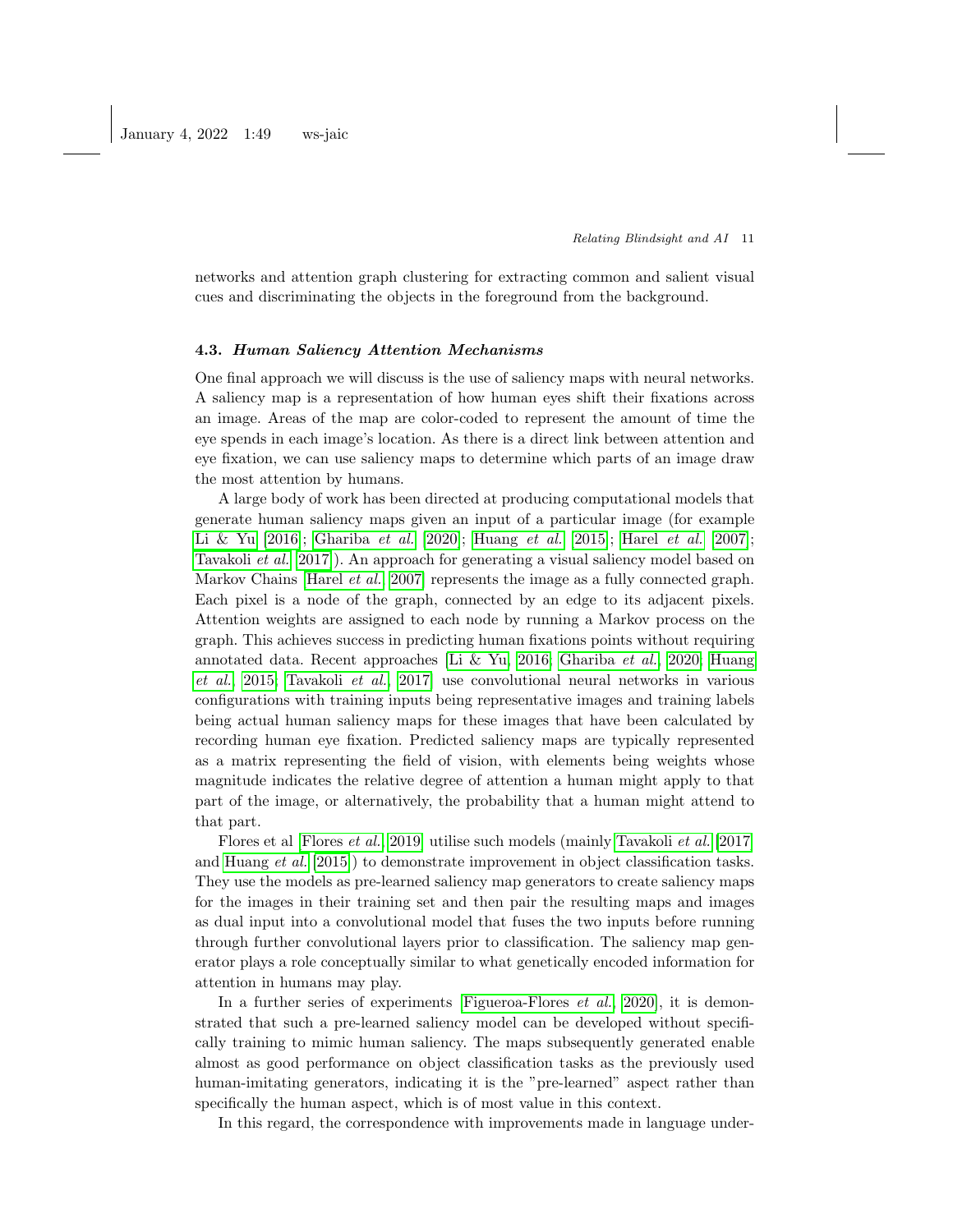standing through pre-training and transfer learning in attention-based models such as BERT [\[Devlin](#page-12-14) et al., [2018\]](#page-12-14) is rather striking. However, care must be taken in the comparison as these models utilize pre-trained word embeddings, pre-trained attention maps, and other model components.

## 5. Summary

Blindsight is a fascinating phenomenon with implications for how the human visual system works. Decades of research have shown that although humans can process visual stimuli without awareness of those stimuli, task performance suffers without that awareness. It is generally assumed that current AI vision models lack awareness of the stimuli they process. Although no guarantee that creating models with awareness will dramatically improve their performance, it appears that when mechanisms important to awareness are incorporated into those models, they do improve performance.

### Acknowledgments

The authors would like to thank New Zealand's Tertiary Education Commission for providing grant money to establish the University of Auckland's Broad AI Lab.

### References

- <span id="page-11-7"></span>Anderson, P., He, X., Buehler, C. and Teney, D. [2018] Bottom-Up and Top-Down Attention for Image Captioning and Visual Question Answering Visual attention, Cvpr 20182 .
- <span id="page-11-5"></span>Azzopardi, P. and Cowey, A. [2001] Motion discrimination in cortically blind patients, *Brain*  $124(1)$ ,  $30-46$ , doi:<10.1093/brain/124.1.30>.
- <span id="page-11-6"></span>Baars, B. J. [1988] A cognitive theory of consciousness, ISBN 0521301335, [http:](http://www.loc.gov/catdir/description/cam032/87020923.html) [//www.loc.gov/catdir/description/cam032/87020923.html](http://www.loc.gov/catdir/description/cam032/87020923.html).
- <span id="page-11-1"></span>Barbur, J. L., Ruddock, K. H. and Waterfield, V. A. [1980] Human visual responses in the absence of the geniculo-calcarine projection,  $Brain\ 103(4),\ 905-$ 928, doi:<10.1093/brain/103.4.905>.
- <span id="page-11-2"></span>Barbur, J. L., Watson, J. D., Frackowiak, R. S. and Zeki, S. [1993] Conscious vi-sual perception without VI, Brain 116(6), 1293-1302, doi:[10.1093/brain/116.](10.1093/brain/116.6.1293) [6.1293](10.1093/brain/116.6.1293).
- <span id="page-11-0"></span>Block, N. [1995] On a confusion about a function of consciousness, Behavioral and brain sciences 18(2), 227–247.
- <span id="page-11-3"></span>Blythe, I. M., Bromley, J. M., Kennard, C. and Ruddock, K. [1986] Visual discrimination of target displacement remains after damage to the striate cortex in humans, Nature 320(6063), 619–621.
- <span id="page-11-4"></span>Blythe, I. M., Kennard, C. and Ruddock, K. H. [1987] Residual vision in patients with retrogeniculate lesions of the visual pathways,  $Brain\ 110(4),\ 887-905,$ doi:<10.1093/brain/110.4.887>.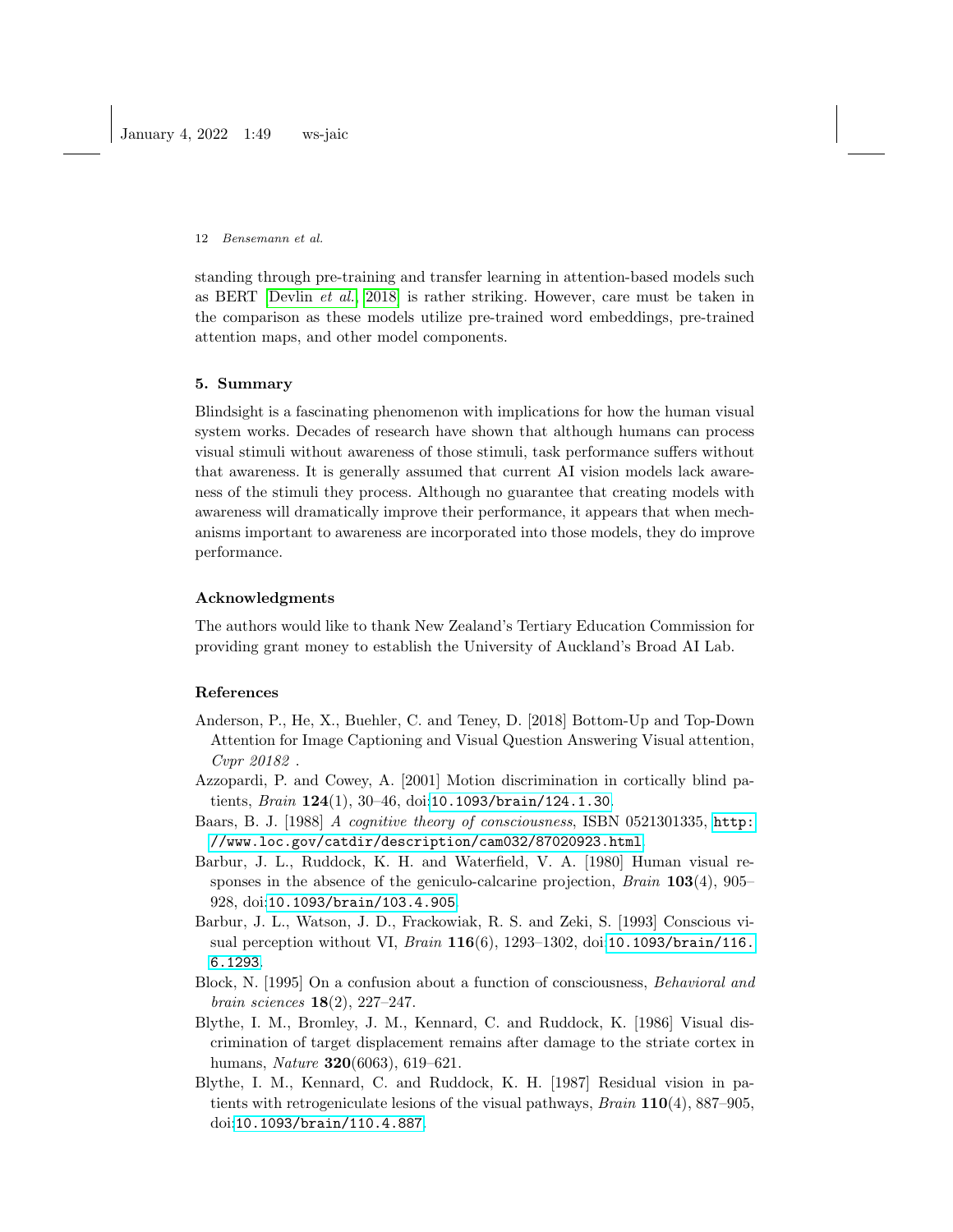- <span id="page-12-10"></span>Borji, A. and Itti, L. [2013] State-of-the-art in visual attention modeling, IEEE Transactions on Pattern Analysis and Machine Intelligence 35(1), 185–207, doi:<10.1109/TPAMI.2012.89>.
- <span id="page-12-2"></span>Braak, J. W. G. T., Schenk, V. W. D. and Vliet, A. G. M. V. [1971] Visual reactions in a case of long-lasting cortical blindness, Journal of Neurology, Neurosurgery  $\mathscr C$  $Psychiatry 34(2), 140–147, doi:10.1136/95.34.2.140.$
- <span id="page-12-3"></span>Burra, N., Hervais-Adelman, A., Celeghin, A., de Gelder, B. and Pegna, A. J. [2019] Affective blindsight relies on low spatial frequencies, Neuropsychologia 128(October 2017), 44–49, doi:<10.1016/j.neuropsychologia.2017.10.009>.
- <span id="page-12-7"></span>Carrasco, M. [2011] Visual attention : The past 25 years, Vision Research 51(13), 1484–1525, doi:<10.1016/j.visres.2011.04.012>, [http://dx.doi.org/](http://dx.doi.org/10.1016/j.visres.2011.04.012) [10.1016/j.visres.2011.04.012](http://dx.doi.org/10.1016/j.visres.2011.04.012).
- <span id="page-12-9"></span>Caruana, R. [1997] Multitask Learning, Machine Learning 28, 46–47, doi:[10.1111/](10.1111/j.1468-0319.1995.tb00042.x) [j.1468-0319.1995.tb00042.x](10.1111/j.1468-0319.1995.tb00042.x).
- <span id="page-12-4"></span>Celeghin, A., de Gelder, B. and Tamietto, M. [2015] From affective blindsight to emotional consciousness, Consciousness and Cognition 36, 414–425, doi:[10.](10.1016/j.concog.2015.05.007) [1016/j.concog.2015.05.007](10.1016/j.concog.2015.05.007), [http://dx.doi.org/10.1016/j.concog.2015.](http://dx.doi.org/10.1016/j.concog.2015.05.007) [05.007](http://dx.doi.org/10.1016/j.concog.2015.05.007).
- <span id="page-12-5"></span>Celeghin, A., Diano, M., Bagnis, A., Viola, M. and Tamietto, M. [2017] Basic emotions in human neuroscience: Neuroimaging and beyond, Frontiers in Psychology  $8(AUG), 1-13, \text{doi:10.3389/fpsyg.}$ 2017.01432.
- <span id="page-12-8"></span>Colombo, J. [2001] The Development of Visual Attention in Infancy, Annual Review of Psychology 52, 337–367.
- <span id="page-12-6"></span>Danckert, J. and Rossetti, Y. [2005] Blindsight in action: What can the different sub-types of blindsight tell us about the control of visually guided actions? Neuro-science and Biobehavioral Reviews 29(7), 1035-1046, doi:[10.1016/j.neubiorev.](10.1016/j.neubiorev.2005.02.001) [2005.02.001](10.1016/j.neubiorev.2005.02.001).
- <span id="page-12-14"></span>Devlin, J., Chang, M.-W., Lee, K. and Toutanova, K. [2018] Bert: Pre-training of deep bidirectional transformers for language understanding, arXiv preprint arXiv:1810.04805 .
- <span id="page-12-11"></span>Dosovitskiy, A., Beyer, L., Kolesnikov, A., Weissenborn, D., Zhai, X., Unterthiner, T., Dehghani, M., Minderer, M., Heigold, G., Gelly, S. et al. [2020] An image is worth 16x16 words: Transformers for image recognition at scale, *arXiv preprint* arXiv:2010.11929 .
- <span id="page-12-0"></span>Eckersley, P. and Nasser, Y. [2017] EFF AI Progress Measurement Project, [https:](https://eff.org/ai/metrics) [//eff.org/ai/metrics](https://eff.org/ai/metrics).
- <span id="page-12-13"></span>Figueroa-Flores, C., Raducanu, B., Berga, D. and van de Weijer, J. [2020] Hallucinating saliency maps for fine-grained image classification for limited data domains, arXiv preprint arXiv:2007.12562 .
- <span id="page-12-1"></span>Firestone, C. [2020] Performance vs. competence in human–machine comparisons, Proceedings of the National Academy of Sciences 117(43), 26562–26571.
- <span id="page-12-12"></span>Flores, C. F., Gonzalez-Garcia, A., van de Weijer, J. and Raducanu, B. [2019]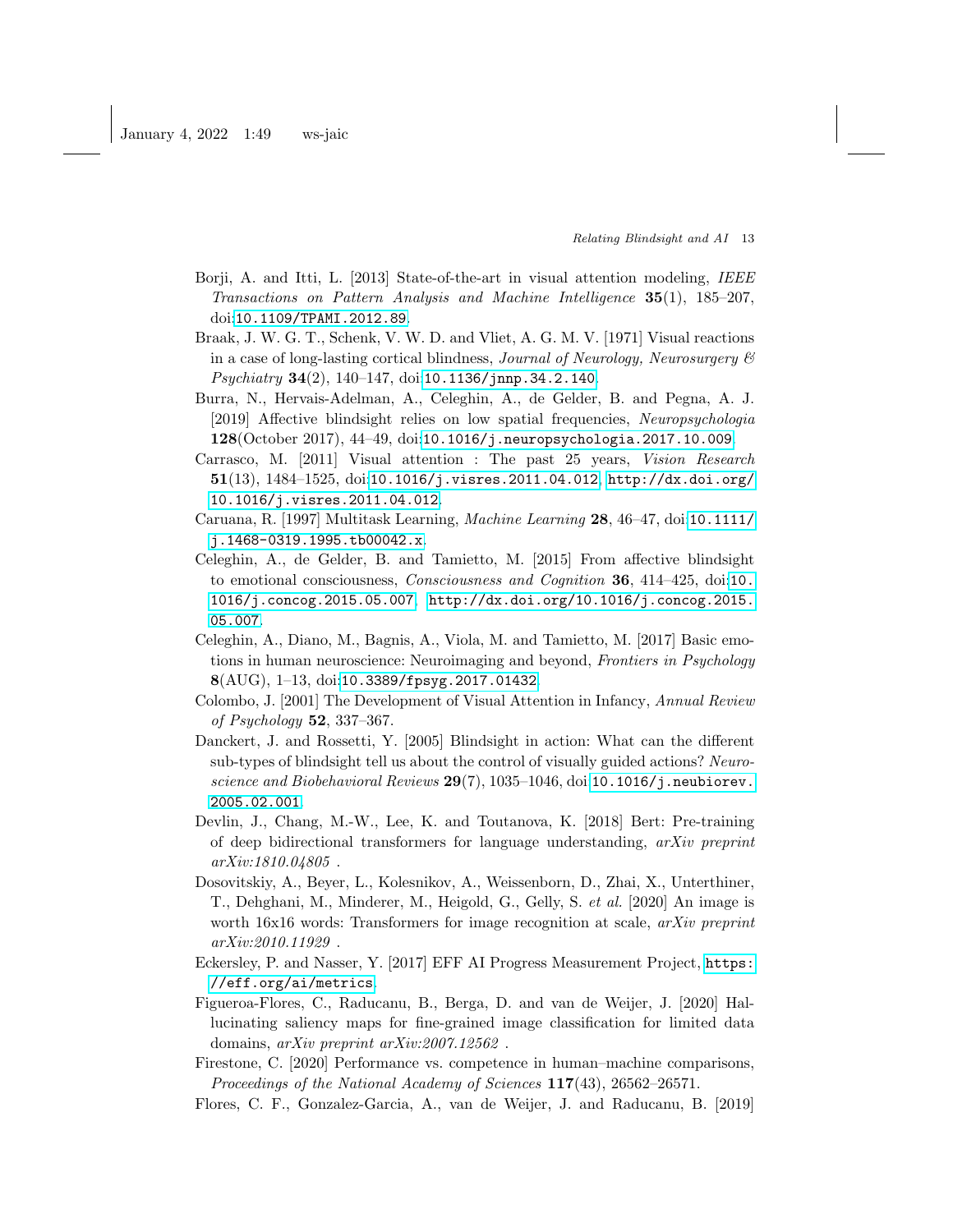Saliency for fine-grained object recognition in domains with scarce training data, Pattern Recognition 94, 62–73.

- <span id="page-13-0"></span>Fox, D. M., Goodale, M. A. and Bourne, J. A. [2020] The Age-Dependent Neural Substrates of Blindsight, Trends in Neurosciences 43(4), 242–252, doi:[10.1016/](10.1016/j.tins.2020.01.007) [j.tins.2020.01.007](10.1016/j.tins.2020.01.007), <https://doi.org/10.1016/j.tins.2020.01.007>.
- <span id="page-13-6"></span>Gerbella, M., Caruana, F. and Rizzolatti, G. [2019] Pathways for smiling, disgust and fear recognition in blindsight patients, Neuropsychologia 128(August 2017), 6–13, doi:<10.1016/j.neuropsychologia.2017.08.028>, [https://doi.org/10.](https://doi.org/10.1016/j.neuropsychologia.2017.08.028) [1016/j.neuropsychologia.2017.08.028](https://doi.org/10.1016/j.neuropsychologia.2017.08.028).
- <span id="page-13-11"></span>Ghariba, B. M., Shehata, M. S. and McGuire, P. [2020] A novel fully convolutional network for visual saliency prediction, PeerJ Computer Science 6, e280.
- <span id="page-13-9"></span>Ghosh, S., Burachas, G., Ray, A. and Ziskind, A. [2019] Generating natural language explanations for visual question answering using scene graphs and visual attention, arXiv preprint arXiv:1902.05715 .
- <span id="page-13-13"></span>Harel, J., Koch, C. and Perona, P. [2007] "Graph-based visual saliency," in Advances in neural information processing systems, pp. 545–552.
- <span id="page-13-12"></span>Huang, X., Shen, C., Boix, X. and Zhao, Q. [2015] "Salicon: Reducing the semantic gap in saliency prediction by adapting deep neural networks," in Proceedings of the IEEE International Conference on Computer Vision, pp. 262–270.
- <span id="page-13-7"></span>Johnson, J., Krishna, R., Stark, M., Li, L.-J., Shamma, D., Bernstein, M. and Fei-Fei, L. [2015] "Image retrieval using scene graphs," in Proceedings of the IEEE conference on computer vision and pattern recognition, pp. 3668–3678.
- <span id="page-13-5"></span>Kentridge, R. W. [2015] What is it like to have type-2 blindsight? Drawing inferences from residual function in type-1 blindsight, Consciousness and Cognition 32, 41–44, doi:<10.1016/j.concog.2014.08.005>, [http://dx.doi.org/10.](http://dx.doi.org/10.1016/j.concog.2014.08.005) [1016/j.concog.2014.08.005](http://dx.doi.org/10.1016/j.concog.2014.08.005).
- <span id="page-13-10"></span>Li, G. and Yu, Y. [2016] Visual saliency detection based on multiscale deep cnn features, IEEE transactions on image processing 25(11), 5012–5024.
- <span id="page-13-8"></span>Li, Y., Ouyang, W., Zhou, B., Shi, J., Zhang, C. and Wang, X. [2018] "Factorizable net: an efficient subgraph-based framework for scene graph generation," in Proceedings of the European Conference on Computer Vision (ECCV), pp. 335–351.
- <span id="page-13-1"></span>Payne, B. R., Lomber, S. G., Macneil, M. A. and Cornwell, P. [1996] Evidence for greater sight in blindsight following damage of primary visual cortex early in life, Neuropsychologia 34(8), 741–774, doi:[10.1016/0028-3932\(95\)00161-1](10.1016/0028-3932(95)00161-1).
- <span id="page-13-2"></span>Perenin, M. T. and Jeannerod, M. [1978] Visual Function Within The Hemianopic Field Following Early Cerebral Hemidecortication In Man-I, Neuropsychologia  $16(1), 1-13.$
- <span id="page-13-3"></span>Persaud, N., Davidson, M., Maniscalco, B., Mobbs, D., Passingham, R. E., Cowey, A. and Lau, H. [2011] Awareness-related activity in prefrontal and parietal cortices in blindsight reflects more than superior visual performance, NeuroIm- $age~58(2), 605–611, doi:10.1016/j.neuroimage.2011.06.081, http://dx.doi.$  $age~58(2), 605–611, doi:10.1016/j.neuroimage.2011.06.081, http://dx.doi.$  $age~58(2), 605–611, doi:10.1016/j.neuroimage.2011.06.081, http://dx.doi.$  $age~58(2), 605–611, doi:10.1016/j.neuroimage.2011.06.081, http://dx.doi.$ [org/10.1016/j.neuroimage.2011.06.081](http://dx.doi.org/10.1016/j.neuroimage.2011.06.081).
- <span id="page-13-4"></span>Poppel, E., Held, R. and Frost, D. [1973] Residual Visual Function after Brain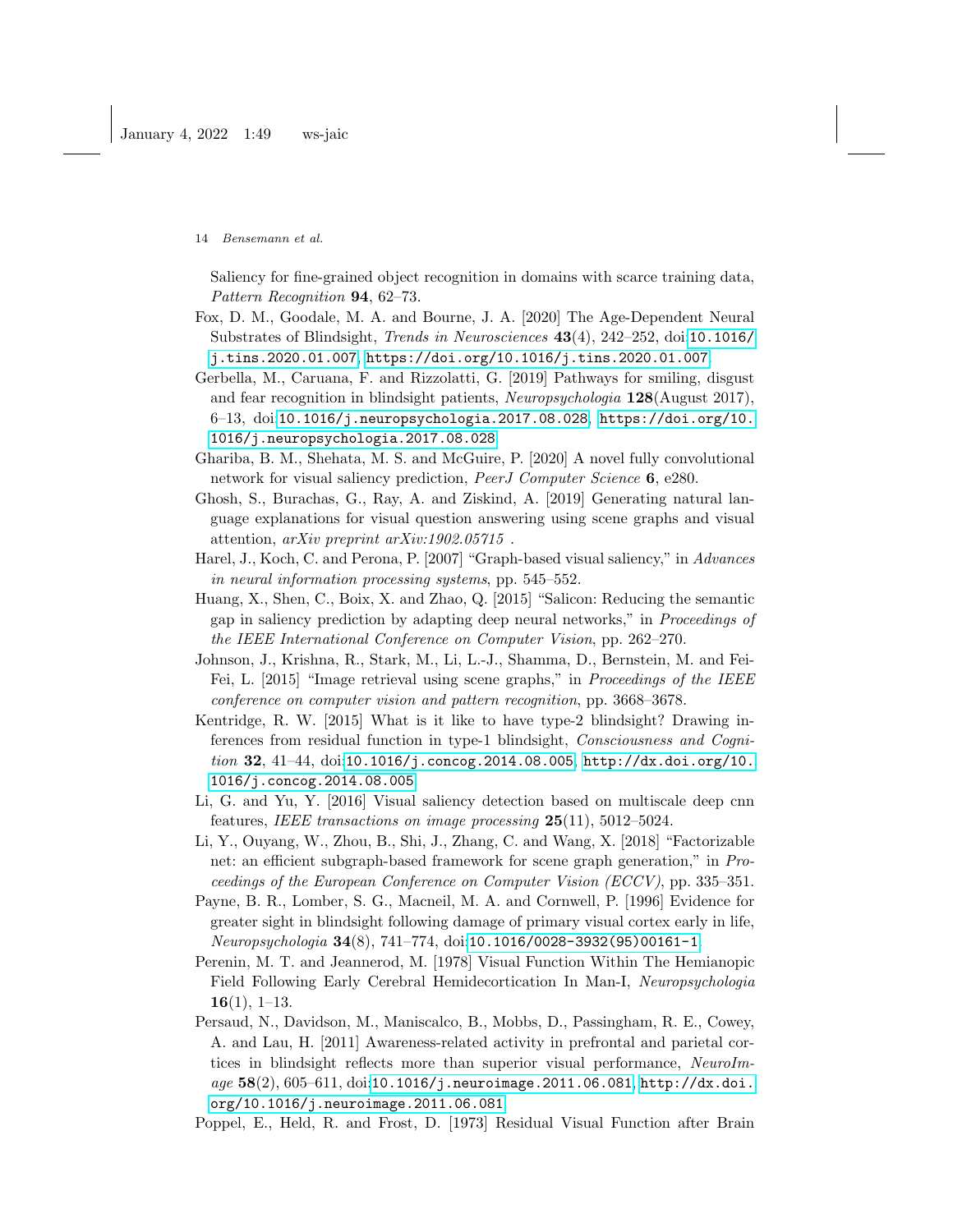Wounds involving the Central Visual Pathways in Man, Nature 243, 295–296.

- <span id="page-14-11"></span>Ramachandran, P., Parmar, N., Vaswani, A., Bello, I., Levskaya, A. and Shlens, J. [2019] Stand-Alone Self-Attention in Vision Models, (NeurIPS), 1–13, [http:](http://arxiv.org/abs/1906.05909) [//arxiv.org/abs/1906.05909](http://arxiv.org/abs/1906.05909).
- <span id="page-14-7"></span>Ribeiro, M. T., Singh, S. and Guestrin, C. [2016] "Why should i trust you?" Explaining the predictions of any classifier, Proceedings of the ACM SIGKDD International Conference on Knowledge Discovery and Data Mining 13-17-Augu, 1135–1144, doi:<10.1145/2939672.2939778>.
- <span id="page-14-8"></span>Richards, B. A., Lillicrap, T. P., Beaudoin, P., Bengio, Y., Bogacz, R., Christensen, A., Clopath, C., Costa, R. P., de Berker, A., Ganguli, S. et al. [2019] A deep learning framework for neuroscience, Nature neuroscience  $22(11)$ , 1761–1770.
- <span id="page-14-13"></span>Schwartz, I., Yu, S., Hazan, T. and Schwing, A. G. [2019] "Factor graph attention," in Proceedings of the IEEE Conference on Computer Vision and Pattern Recognition, pp. 2039–2048.
- <span id="page-14-14"></span>Shitole, V., Li, F., Kahng, M., Tadepalli, P. and Fern, A. [2020] Structured attention graphs for understanding deep image classifications, arXiv preprint arXiv:2011.06733 .
- <span id="page-14-3"></span>Stoerig, P. [1987] Chromaticity and Achromaticity, *Brain* 110(4), 869–886, doi:[10.](10.1093/brain/110.4.869) [1093/brain/110.4.869](10.1093/brain/110.4.869).
- <span id="page-14-4"></span>Stoerig, P. and Cowey, A. [1989] Wavelength sensitivity in blindsight, Nature 342(6252), 916–918, doi:<10.1038/342916a0>.
- <span id="page-14-5"></span>Stoerig, P. and Cowey, A. [1992] Wavelength discrimination in blindsight, Brain 115(2), 425–444, doi:<10.1093/brain/115.2.425>.
- <span id="page-14-0"></span>Stoerig, P. and Cowey, A. [1997] Blindsight in man and monkey, *Brain* 120(3), 535–559, doi:<10.1093/brain/120.3.535>.
- <span id="page-14-15"></span>Tavakoli, H. R., Borji, A., Laaksonen, J. and Rahtu, E. [2017] Exploiting interimage similarity and ensemble of extreme learners for fixation prediction using deep features, Neurocomputing 244, 10–18.
- <span id="page-14-10"></span>Vaswani, A., Shazeer, N., Parmar, N., Uszkoreit, J., Jones, L., Gomez, A. N., Kaiser, L. and Polosukhin, I. [2017] Attention is all you need, arXiv preprint arXiv:1706.03762 .
- <span id="page-14-6"></span>Weiskrantz, L. [1987] Residual Vision in a Scotoma,  $Brain 110(1), 77–92, \text{doi:10.}$  $Brain 110(1), 77–92, \text{doi:10.}$  $Brain 110(1), 77–92, \text{doi:10.}$ [1093/brain/110.1.77](10.1093/brain/110.1.77).
- <span id="page-14-1"></span>Weiskrantz, L. [1996] Blindsight revisited, Current Opinion in Neurobiology 6(2), 215–220, doi:[10.1016/S0959-4388\(96\)80075-4](10.1016/S0959-4388(96)80075-4).
- <span id="page-14-2"></span>Weiskrantz, L., Warrington, E. K., Sanders, M. and Marshall, J. [1974] Visual capacity in the hemianopic field following a restricted occipital ablation,  $Brain \, 97(4)$ , 709–728.
- <span id="page-14-12"></span>Xu, D., Zhu, Y., Choy, C. B. and Fei-Fei, L. [2017] "Scene graph generation by iterative message passing," in Proceedings of the IEEE conference on computer vision and pattern recognition, pp. 5410–5419.
- <span id="page-14-9"></span>Xu, K., Ba, J. L., Kiros, R., Cho, K., Courville, A., Salakhutdinov, R., Zemel, R. S. and Bengio, Y. [2015] Show, Attend and Tell: Neural Image Caption Generation